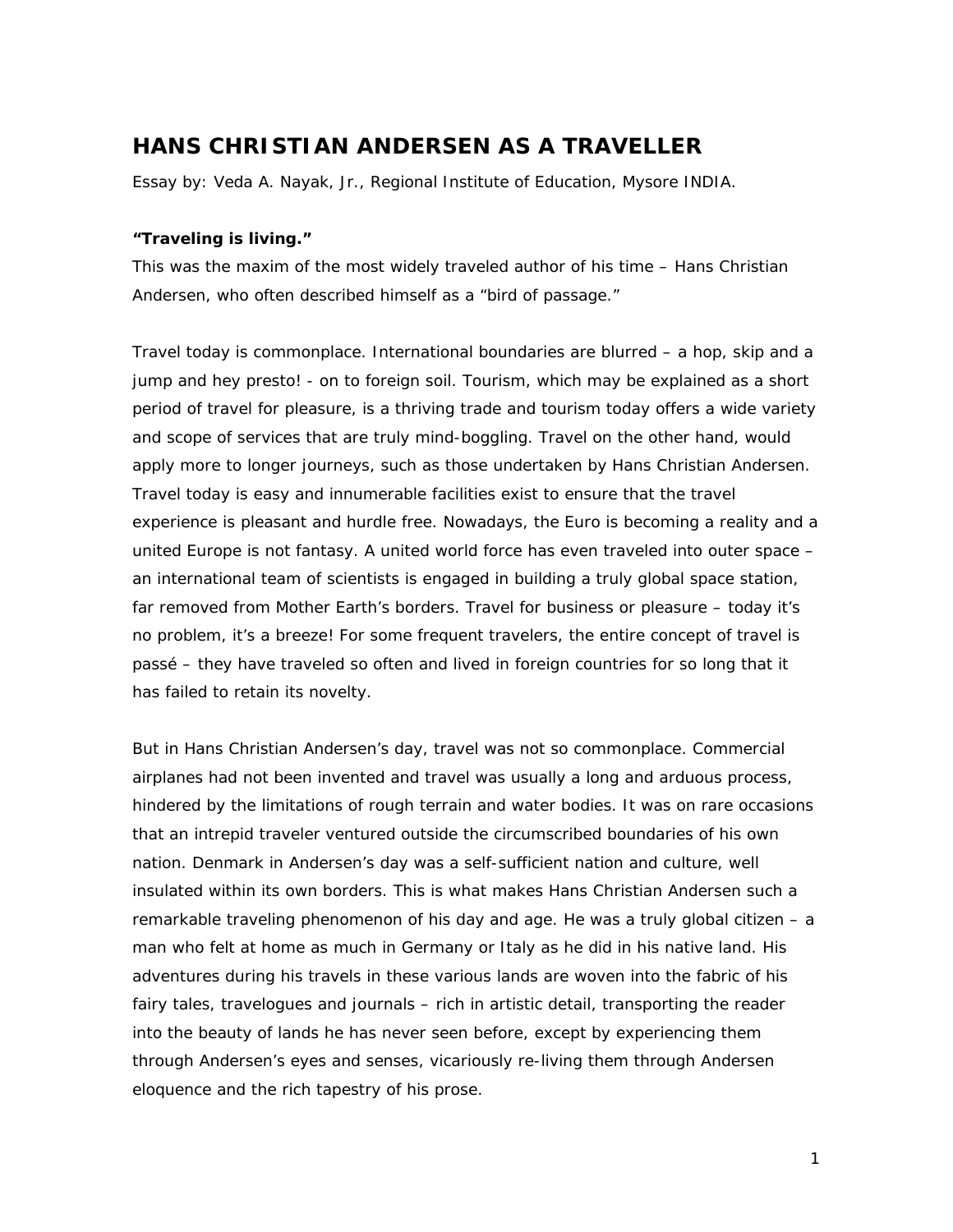Andersen's urge to travel can be traced back to his early life. The inherent restlessness of his nature meant that he was practically born with 'wheels' on his feet. But it was perhaps the circumstances of his early life that truly set those wheels into motion. His childhood was a wretched one, since he was born to a poor shoemaker and his older wife. He had half siblings born out of wedlock, a grandmother who had been imprisoned for giving birth out of wedlock, and a grandfather who was referred to as "Crazy Anders". A mostly absent father and a superstitious mother added up to the fact that his family background brought Andersen nothing but shame. Adding insult to injury was the fact that he was too tall for his age, with an ungainly gait and an over large, bulbous nose that made him an object of ridicule among his peers, and was also the reason why he was constantly rejected by the ladies upon whom he lavished his affections. Having spent several years of his early life with only his fertile imagination for company – lonely, restless and unhappy, it was only natural that Andersen would experience the passionate urge to "spread his wings' as it were and journey out of the miserable parameters of his lonely life. He left home at fourteen and tried to become a singer but encountered more ridicule. It was only in 1832, when a grant from the King enabled him to travel for the first time to Germany, that Andersen experienced true happiness. It was the class conscious, condescending Danish society's treatment that proved to be the spur that finally overcame even his financial difficulties and set Andersen's travel wheels into motion.

Hans Christian Andersen traveled throughout Europe, visiting Germany, France, Italy, Malta, Switzerland, Spain, Morocco, Greece and Constantinople. Unlike other travelers of his day, he ventured further out, often taking circuitous routes and embarking on voyages through different lands so that he could experience more vicariously, the joys of travel. He expressed his love for travel thus:

*"Oh traveling, traveling! (….) It is really the greatest joy in the world! It is my greatest desire! It would ease the restlessness that plagues me. But it must be far away! I would like to see the magnificent Switzerland, to travel to Italy…"*

Andersen did visit Switzerland – twelve times! In fact, it was his destination on his last visit abroad. The "beautiful, mountainous country" as he often described Switzerland,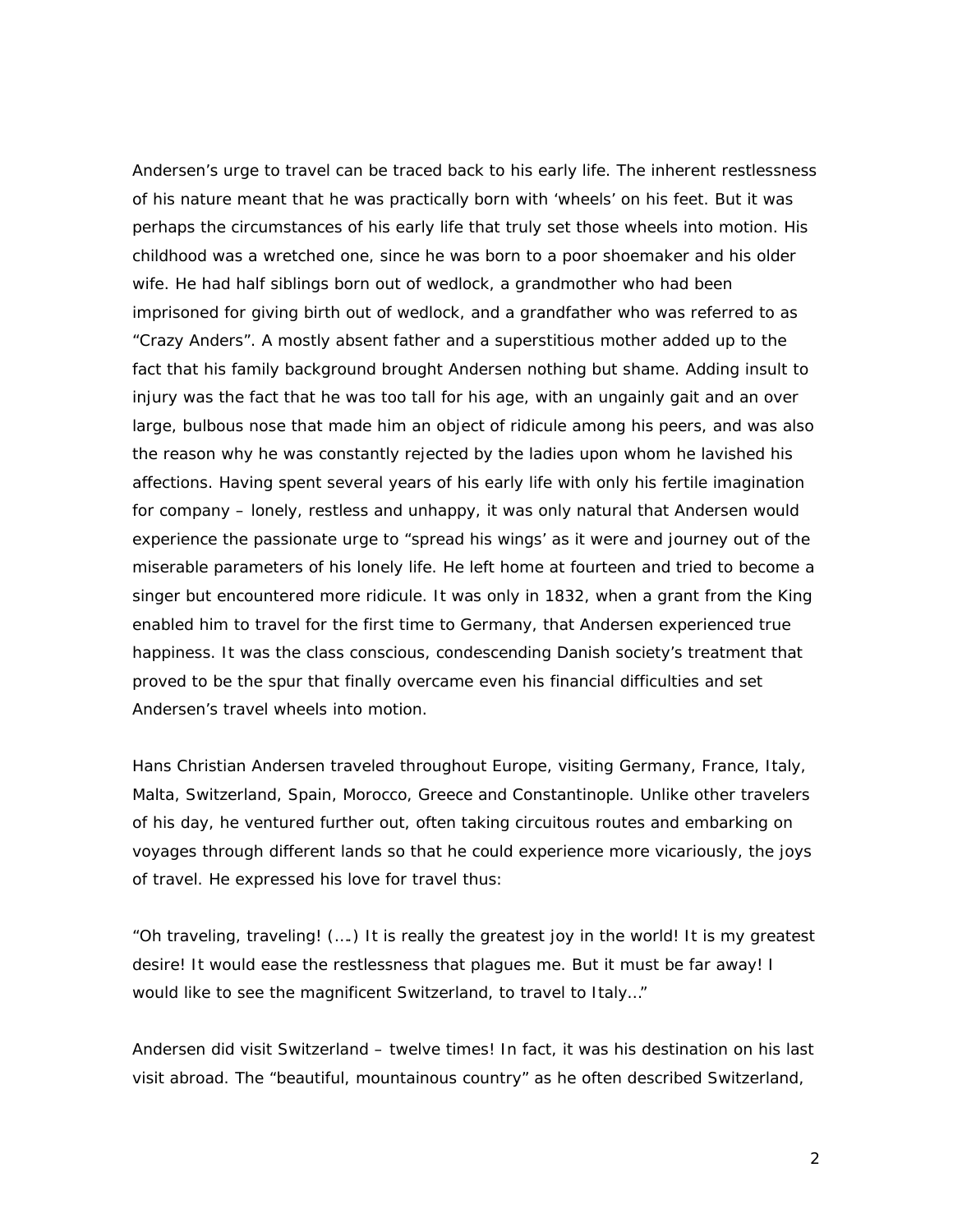was one of his favorite destinations after Germany. The high mountains – so captivatingly different from his own native lowlands, fascinated him. His most important image of this country has been forever captured in the poetic beauty of his vision, as follows:

*"The Alps appeared to me as if they were the folded wings of the earth, as if she lifted her wings, her great feathers spread with colorful pictures of the black forests, wild waterfalls, glaciers and clouds – what a picture! Oh Doomsday, she lifts her great wings, flies upwards to God and bursts like a bubble in his sunlight."*

Later, Andersen would reproduce these same sentiments through his character Knud in the fairy tale: "Under the Willow Tree." Switzerland was also the subject of many of his other fairy tales, such as "The Ice Maiden". During one of his visits to Switzerland, he lost his galoshes but they were found and returned to him and Andersen commented that he was not permitted to lose his lucky galoshes! He was enchanted by the clean, white beauty of the land, the crisp cold, the high slopes and the charming inhabitants.

Andersen most frequently traveled to Germany – visiting that country thirty times during his lifetime! Germany was his second home and he visited and interacted with many artists of that age to broaden his horizons. He visited Henrik Ibsen, the famous playwright. He enjoyed his exposure to the rich, musical culture of Germany, of Mozart and Beethoven – an era that is now a part of Germany's proud heritage. Andersen also met Felix Mendelssohn, Franz Lizst, Brahms and Richard Wagner in the land of the great religious reformer Luther and the inimitable Goethe. Andersen's own musical background was considerable, for he had aspired to be a singer at one time and this ensured that he was able to fully appreciate the genius of the musical prodigies of that era – the golden age of Germany's history. Small wonder then, that being the consummate, creative artist that he was, Andersen traveled so frequently to Germany, thriving in the company of like-minded artists and intellectuals such as himself, absorbed in the realms of creativity that transcends all other considerations and brings together people of diverse backgrounds – a universal elevation of humankind that appealed to the idealistic Andersen. It would appear that Andersen's flights into Germany were his journeys out of the harsh realities of the struggle for acceptance in his native land to the artistic, broadminded, creative arena of idealism in Germany. It's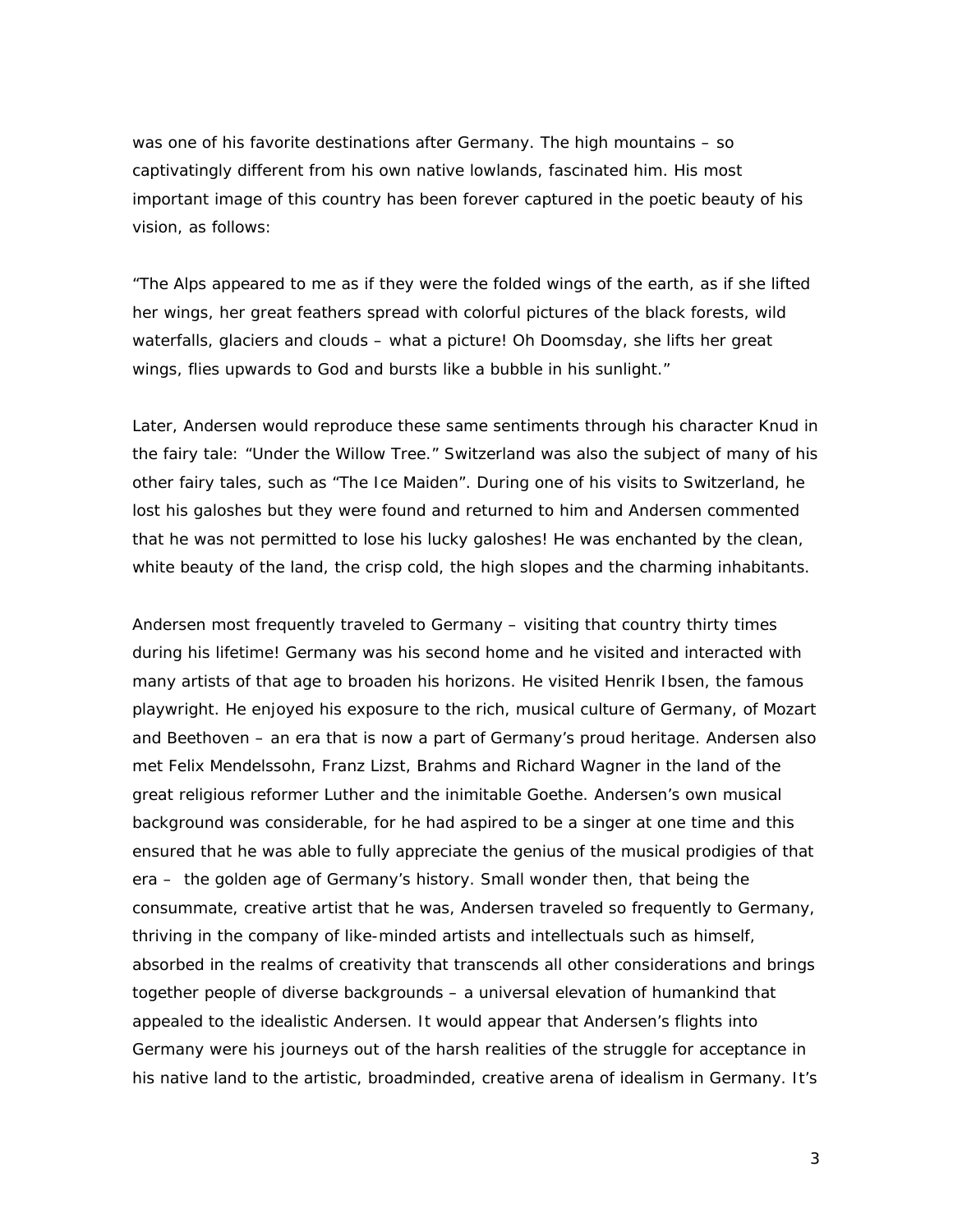hardly surprising then that Hans Christian Andersen is considered by many to be almost as much a son of German soil as any other native.

But it was not only the artistic aura of that age that attracted Andersen to Germany. It was the natural beauty of the land itself and the warm acceptance of her people. It was in Germany that Andersen's stories first became popular. He loved traveling in Germany – visiting the Danube and the museums with child like enthusiasm. He was particularly fascinated by Germany's railways and canals. In his book "A Poet's Bazaar" wherein he described his travels, he has devoted a chapter to "The Railway" and describes it as a masterpiece of the mind. He says that he has now "…with all my consciousness, seen God face to face, as it were….Emotion and imagination are not the only rulers within the realm of poetry. They have a brother equally powerful, called intellect." Andersen appreciated the fact that the railway was the great invention in those days, facilitating and enhancing the ease of travel, providing a welcome mobility and access to distant places that had hitherto been near impossible.

Andersen also traveled frequently to Italy. His travels there were an excellent source of inspiration for him and caused a great influence on his perception of art and life. Andersen traveled to Sweden, Prussia and Bavaria and befriended their kings. Paris was another city that fascinated him, where he met Heinrich Heine and the great author, Victor Hugo. He visited England and befriended one of the most enduring authors of all time – Charles Dickens. This was a friendship that was mutually beneficial in the creative enrichment of two great literary minds. Andersen was a triumphant social success in England – his humble origins notwithstanding. Andersen was apologetic throughout his life about his lack of noble blood and his family roots, in spite of the stupendous success he enjoyed as an author with his works being widely published in German, English and numerous other languages. Charles Dickens, who saw him off at Ramsgate pier when he left England after his visit, was so fascinated by this aspect of Andersen's personality that he loosely modeled his character of Uriah Heep in David Copperfield on Andersen.

During the initial phase of his travels, Andersen was financially constrained and as he drinks in the beauty of Switzerland which reminds him in many ways of his native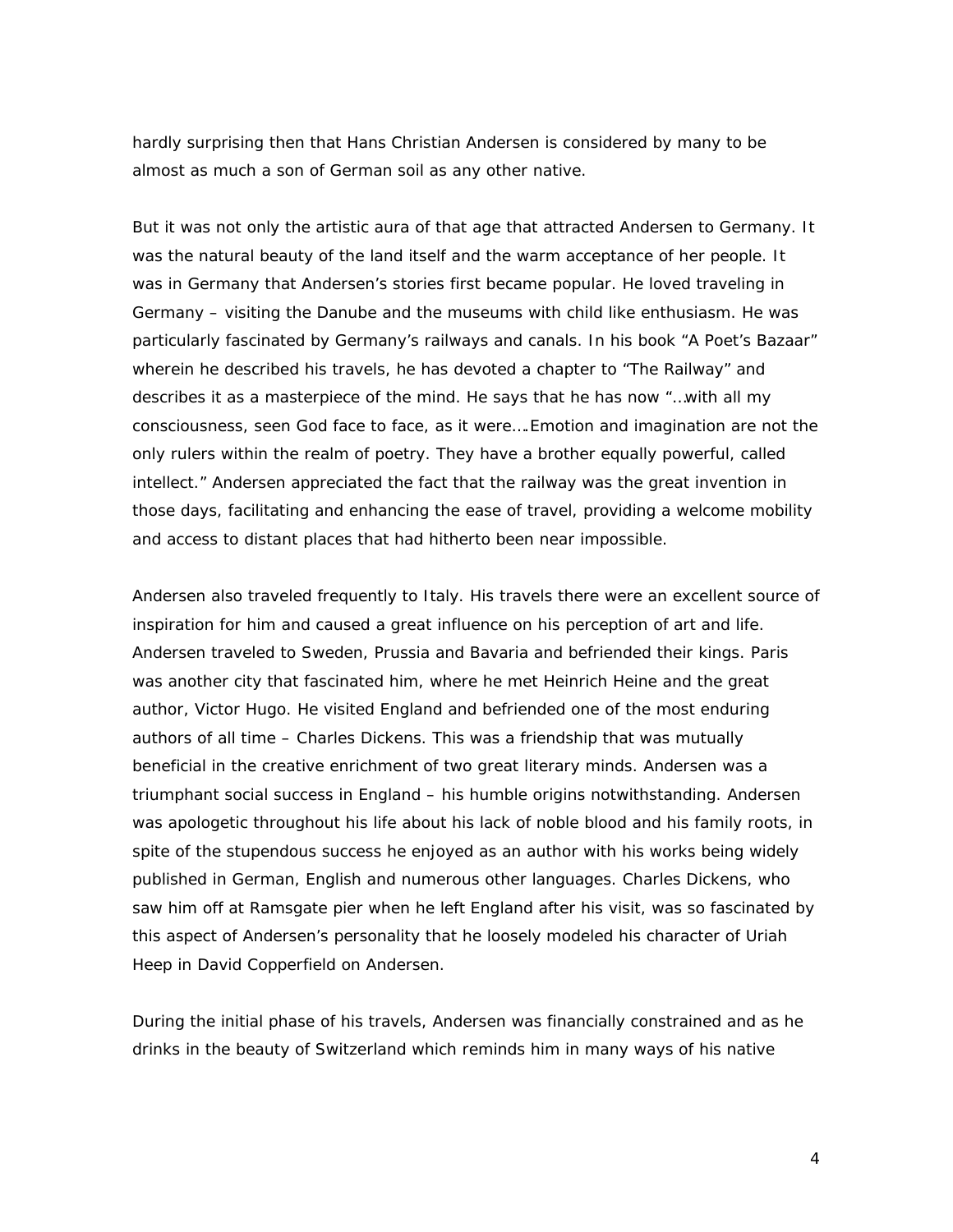country, not least on account of the corresponding colors of the respective national flags, he writes:

*"Yes, it is beautiful here, how unique in this world, I see the Mount Blanc, my love, Oh if only I had the money I would have happily stayed here!"*

Yet, while his initial visits were constrained by a lack of funds, they were a wonderful source of inspiration for his creative mind, enhancing his perception as he took in the breathtaking sights and sounds of new lands. During later visits, Andersen was financially well off, his works reaping him rich earnings, but he was often melancholic preoccupied and weighed down by life's cares and worries. But although such mundane concerns dulled his perceptions, they did not completely diminish them. Andersen's travels provided him with rich fodder for his creative mill – especially his travelogues and fairy tales, wherein he incorporated his perceptions and observations gleaned from his travels and he thus leads his reader through fascinating new terrain, exploring them with abandon. His travels were the source of the richness of the material in his works. Since he was a widely traveled man, his mind had encompassed the universalities of mankind, unconstrained by narrow, physical borders or parochial differences among people. All his works reveal this universal aspect and perhaps this is the reason why his stories were and are accepted with equal enthusiasm in every part of the world and survive even to this day.

Hans Christian Andersen's passion for travel arose out of his feelings for his native country. He loved his native land deeply and passionately, with an intensity that he never lost through all his travels and he expressed this love thus:

## *"In Denmark I was born, 'tis there my home is…."tis you I love – Denmark, my native land!"*

Yet, after his first visit to Germany, he wrote to a friend, "I am convinced that unless I am torn away from my momentary surroundings, I will amount to nothing, I shall perish if I remain here!" Andersen's passion for travel arose out of these conflicting feelings – he loved his homeland and could not live without it and simultaneously, despised her pettiness and parochialism. He always felt that due to the rigid class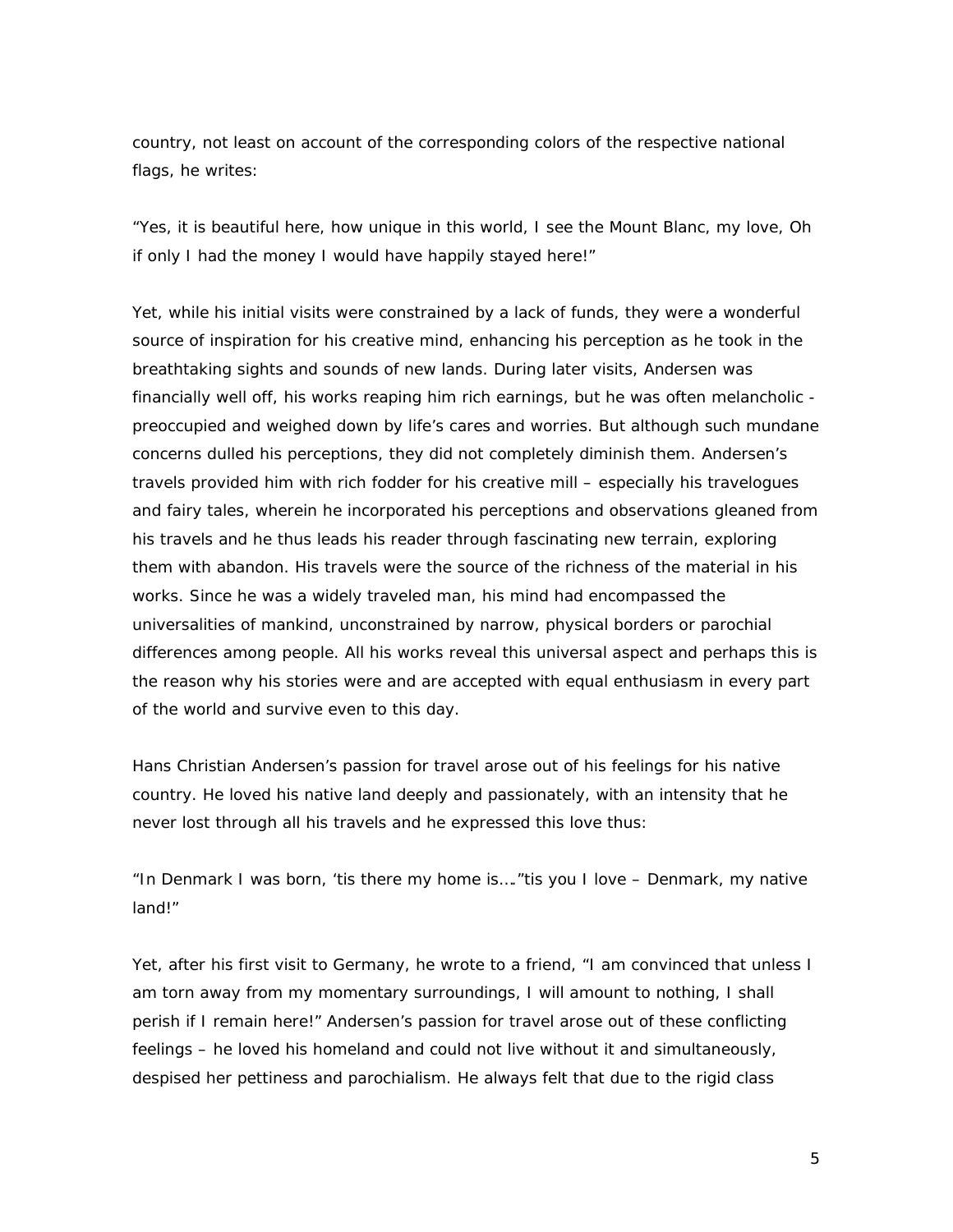structure in his own country, his lowly birth would never permit the Danes to appreciate his work and his status the way that foreigners did. In the year 1855, Andersen finally published his autobiography in Danish, titled: "The Fairy tale of my life" and what is remarkable about this book, written at the height of his fame, is the great human insecurity it betrays and the constant tone of self defense that permeates the entire work. Andersen never felt accepted among his own people – in his own land, and his frequent travels were in search of the warmth, appreciation and acceptance he found on foreign shores. But his deep love for his native country is indisputable – he loved it with a deep, abiding love, which could never be replaced by any other land. His conflicting feelings are best expressed in his work titled "Svanereden" in which the swans nest is a poetic metaphor for the mother country while the migrating swans are like the traveling author – leaving their home for a better world. Paradoxically, the swans express their love and devotion to their home by migrating to other territories! Andersen in his work tries to make the swans vindicate their home and expand her horizons – by leaving it! The emigrants leaving and performing their deeds overseas bestow immortality on the mother nest. Andersen's constant travel can thus be interpreted as a function of the love he bore for his motherland and his strong desire to immortalize her. Throughout his travels, Andersen appears to view his beloved home country as an idealized land of beauty, where petty class-consciousness and prejudices do not exist. The ridicule and rejection Andersen experienced during his childhood and youth in his native land were forever a part of his psyche and his incessant travels during an era when travel was tiresome and difficult, appears to have been born out of an inner desire to transpose the love and affection he received overseas onto the people of his native land, amongst whom he never felt fully accepted, due to his low birth, his notorious family and his abject poverty early in his life. A typical example of Andersen's state is the story of The Ugly Duckling in which the duckling needs to travel away from the place of his birth to far off lands in order to discover the beauty within himself and to find acceptance among his peers.

Andersen's travels reveal that he was truly a remarkable human being - a universal citizen of Planet earth, although born a Dane. His cultural interactions with other races during his travels and the acceptance he received in far off lands helped him to incorporate these ennobling virtues of love and kindness into his works, even as he depicted the harshness and cruelties of the world based on the experiences of his